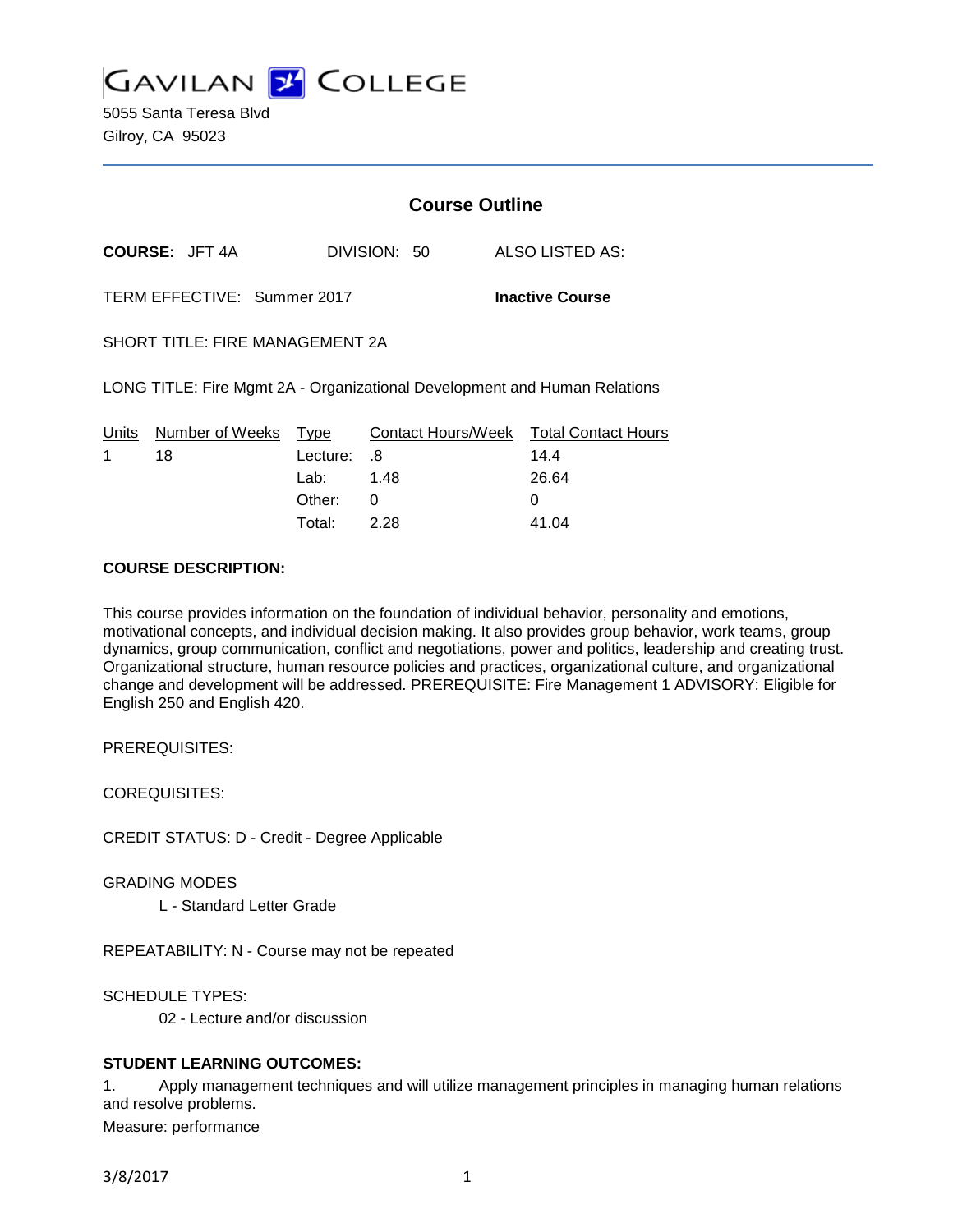ILO: 1,2,3

2. Demonstrate the skills to make the transition from supervisor to manager.

Measure: exam

ILO: 1,2,3,6

3. Apply methods and styles of leadership and techniques for creating trust within the organization. Measure: demonstration

ILO: 1,2,3,6

CONTENT, STUDENT PERFORMANCE OBJECTIVES, OUT-OF-CLASS ASSIGNMENTS Inactive Course: 02/27/2017

4 Hours

CONTENT:

1: Introduction

What Is Organizational Behavior?

STUDENT PERFORMANCE OBJECTIVES (SPO): Student will recognize/distinguish a summary of information regarding the impact of internal and external influences on the organization.

OUT-OF-CLASS ASSIGNMENTS: Reading assignment

8 Hours

CONTENT:

- 2: The Individual
- A. Foundations of Individual Behavior
- B. Values, Attitudes, and Job Satisfaction
- C. Personality and Emotion
- D. Perception and Individual Decision Making
- E. Basic Motivation Concepts
- F. Motivation
- 1. From Concepts to Applications

SPO: Students will identify personality traits inherent in individuals and their effects on organization.

OUT-OF-CLASS ASSIGNMENTS: Reading assignment

8 Hours

CONTENT:

- 3: The Group
- A. Foundations of Group Behavior
- B. Understanding Work Teams
- C. Communication
- D. Basic Approaches to Leadership
- E. Contemporary Issues in Leadership
- F. Power and Politics
- G. Conflict and Negotiation

SPO: Students will develop an awareness of group dynamics and its impact on the organization.

OUT-OF-CLASS ASSIGNMENTS: Reading assignment

8 Hours

CONTENT:

- 4: The Organization System
- A. Foundations of Organization Structure.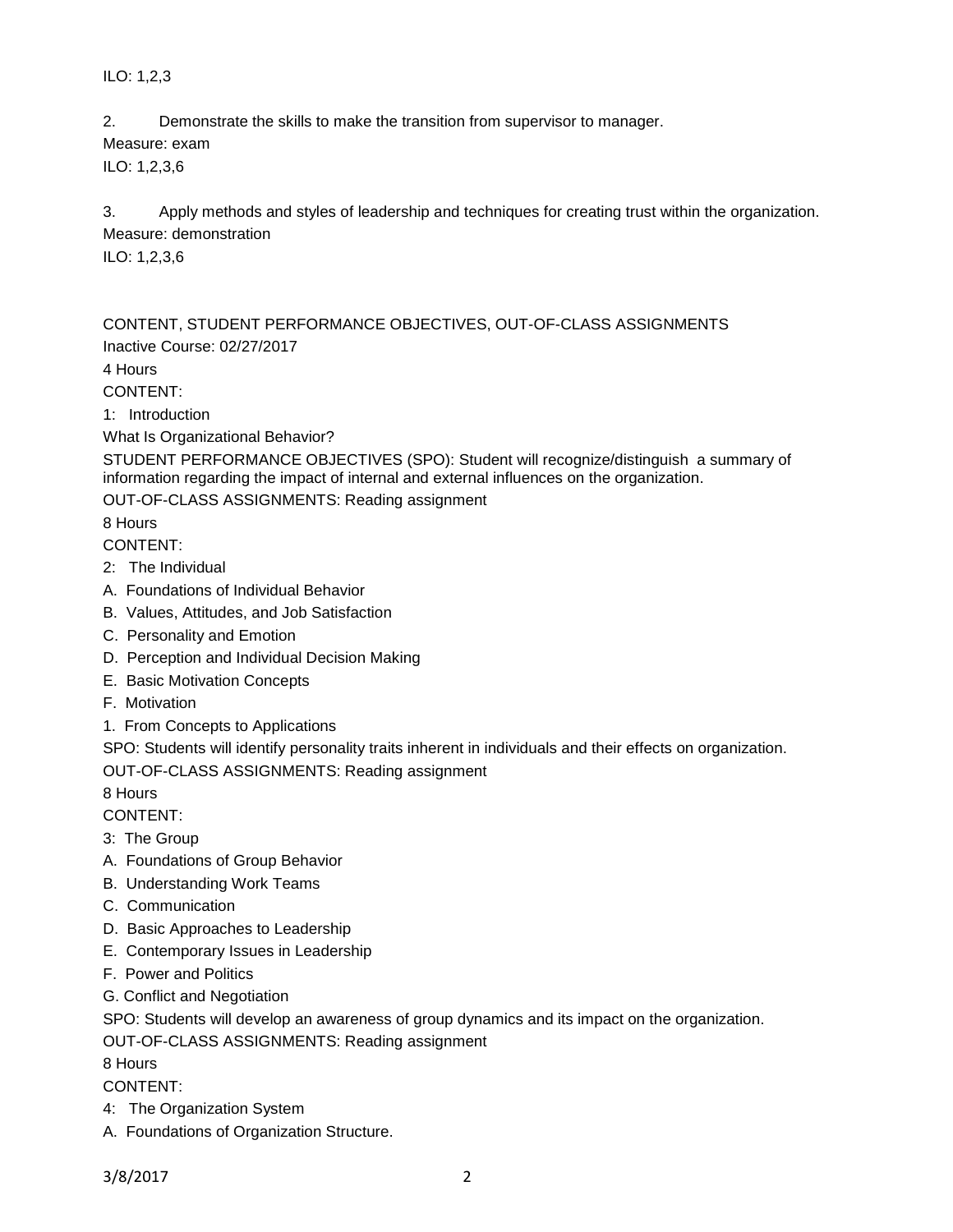B. Organizational Culture.

C. Human Resource Policies and Practices.

SPO: Students will be able to apply methods and techniques for managing human relations.

OUT-OF-CLASS ASSIGNMENTS: Reading assignment

4 Hours

CONTENT:

5: Organizational Dynamics

A. Organizational Change and Stress Management.

SPO: Students will be able to distinguish a comprehensive guide to conflict resolution.

OUT-OF-CLASS ASSIGNMENTS: Reading assignment

8 Hours

CONTENT:

6: Contemporary Issues Regarding Organizational Development and Human Relations

A. Instructor-developed Summative Test

SPO: Students will be able to apply sound management principles in preparation for more intensified training in specific disciplines.

OUT-OF-CLASS ASSIGNMENTS: Review /study for class test

2 Hours

Final exam.

# **METHODS OF INSTRUCTION:**

Lecture, discussion and demonstrations/simulations will serve as the medium of instruction. Audio-visual aids will be utilized as they facilitate meaningful instruction. Regular assignments will be made for out-of-class study and research. Individual guidance will be provided as required.

# **METHODS OF EVALUATION:**

CATEGORY 1 - The types of writing assignments required: Percent range of total grade: 15 % to 20 %

If this is a degree applicable course, but substantial writing assignments are not appropriate, indicate reason:

Course primarily involves skill demonstration or problem solving

CATEGORY 2 -The problem-solving assignments required: Percent range of total grade: 15 % to 20 % Homework Problems Field Work Lab Reports Quizzes Exams

CATEGORY 3 -The types of skill demonstrations required: Percent range of total grade: 40 % to 50 % Class Performance/s Performance Exams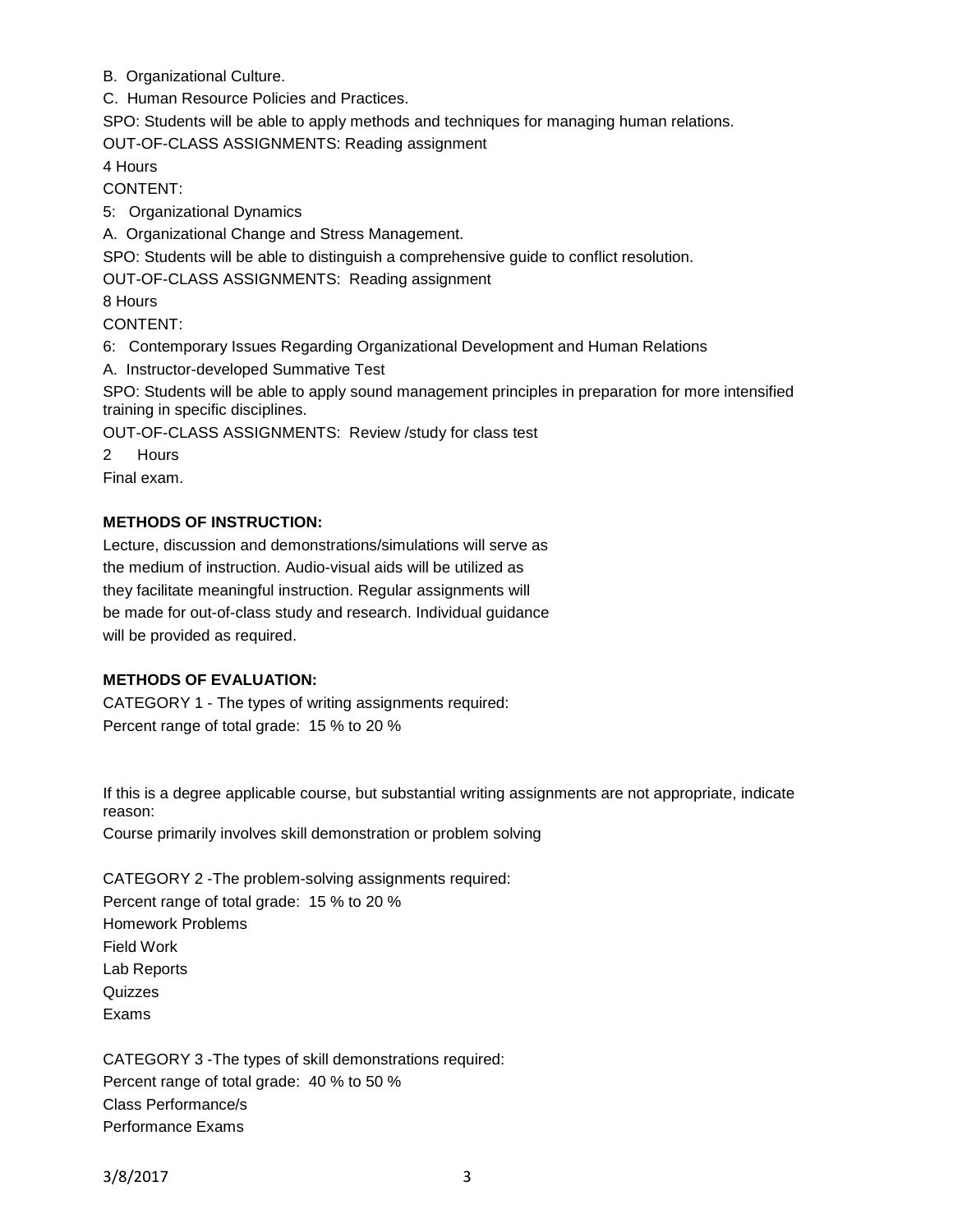CATEGORY 4 - The types of objective examinations used in the course: Percent range of total grade: 30 % to 40 % Multiple Choice True/False Matching Items Completion

## **REPRESENTATIVE TEXTBOOKS:**

Recommended:

1. State Fire Marshall Office, OSFM, Student Workbook, OSFM, current edition

2. State Fire Marshall Office, Analysis for Managers of People, U.S. Printing Office, current edition or other appropriate college level text.

Reading level of text: 12th gradeVerified by: An-Yueng

## **ARTICULATION and CERTIFICATE INFORMATION**

Associate Degree: CSU GE: IGETC: CSU TRANSFER: Transferable CSU, effective 199870 UC TRANSFER: Not Transferable

#### **SUPPLEMENTAL DATA:**

Basic Skills: N Classification: Y Noncredit Category: Y Cooperative Education: Program Status: 1 Program Applicable Special Class Status: N CAN: CAN Sequence: CSU Crosswalk Course Department: JFT CSU Crosswalk Course Number: 4A Prior to College Level: Y Non Credit Enhanced Funding: N Funding Agency Code: Y In-Service: N Occupational Course: C Maximum Hours: Minimum Hours: Course Control Number: CCC000123345 Sports/Physical Education Course: N

3/8/2017 4